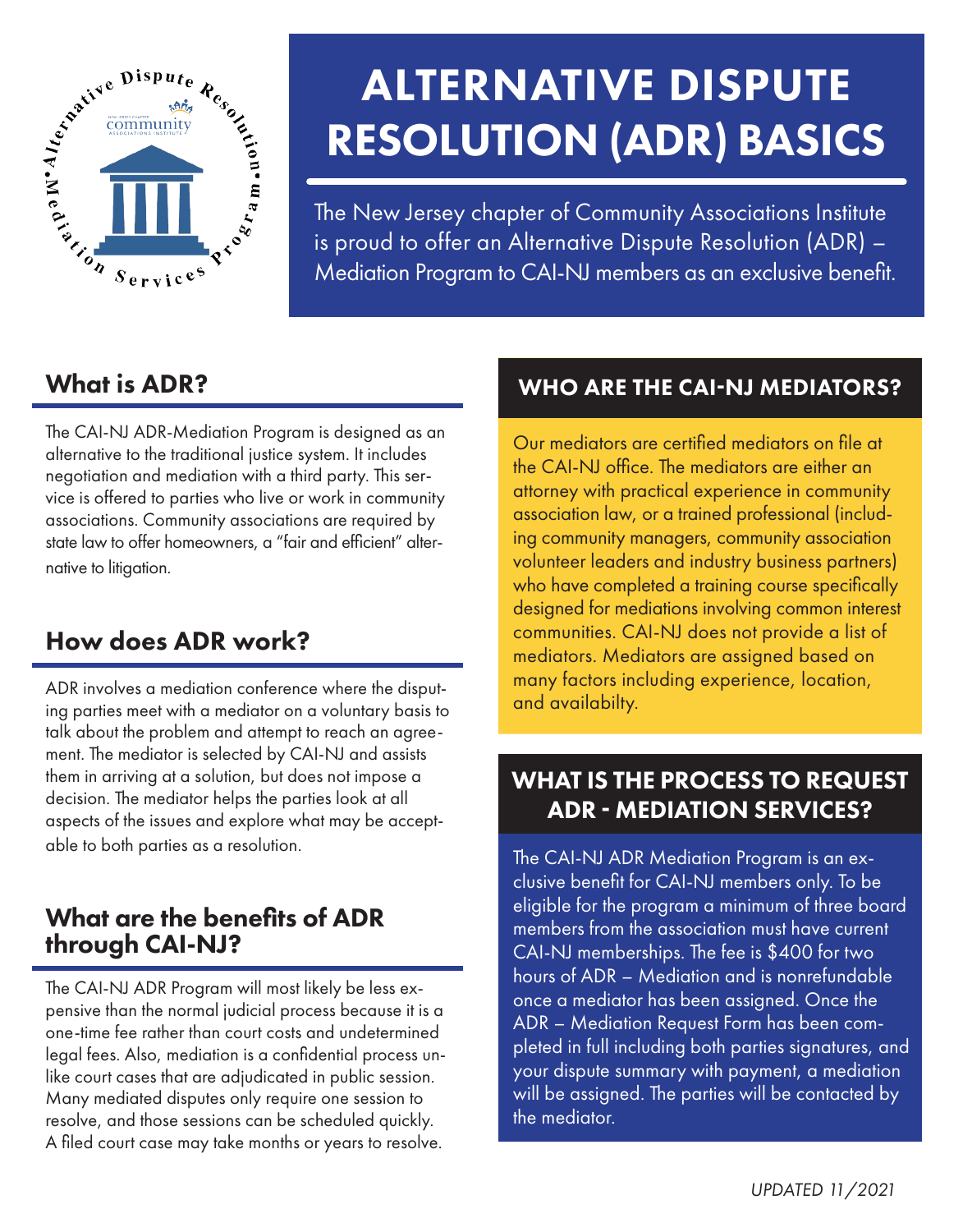#### ALTERNATIVE DISPUTE RESOLUTION (ADR) - MEDIATION SERVICE REQUEST FORM

#### PLEASE COMPLETE THIS FORM ON YOUR COMPUTER IN FULL AND RETURN WITH PAYMENT TO CAI-NJ.

The parties listed below have agreed to submit their dispute to mediation through arrangements made by the CAI-NJ Alternative Dispute Resolution Program. The date, time and location of mediation will be determined by the mediator. Please include any and all supporting documentation along with this form. The fee for ADR – Mediation is nonrefundable.

Neither Community Associations Institute (CAI), nor the New Jersey chapter (CAI-NJ), nor any representative of CAI or of the New Jersey chapter of CAI, nor the CAI-NJ ADR Program, nor any representative, panelist, or neutral party administering or serving in a proceeding arranged through the CAI-NJ ADR Program, 1) is a necessary party in judicial proceedings relating to the mediation or to the dispute referred to mediation, nor 2) shall be liable to any party for any act or omission in connection with this service.

### CONTACT INFORMATION:

| <b>Party One:</b>                        | <b>CAI-NJ Member Board Members:</b>                                                                                                                                                                |
|------------------------------------------|----------------------------------------------------------------------------------------------------------------------------------------------------------------------------------------------------|
|                                          |                                                                                                                                                                                                    |
|                                          |                                                                                                                                                                                                    |
|                                          |                                                                                                                                                                                                    |
|                                          | $*$ To be eligible for this program a minimum of three (3) board mem-                                                                                                                              |
|                                          | bers from the association must have current CAI-NJ memberships.                                                                                                                                    |
|                                          | If your association <b>does not</b> currently fulfill the membership                                                                                                                               |
| <b>Party Two:</b>                        | requirement, and you wish to participate in the ADR/Mediation<br>program, contact the CAI-NJ Office at: Robin@cainj.org. The                                                                       |
|                                          | annual cost for membership is \$320 for 3 - 15 board members.                                                                                                                                      |
|                                          |                                                                                                                                                                                                    |
|                                          | <b>PAYMENT OPTIONS:</b>                                                                                                                                                                            |
|                                          |                                                                                                                                                                                                    |
|                                          | Pay by check. Please make ADR checks payable to: CAI-NJ<br>1.<br>Mail completed form and payment to:                                                                                               |
|                                          | CAI-NJ, Attn: ADR Program<br>500 Harding Road                                                                                                                                                      |
| <b>Association Attorney Information:</b> | Freehold, NJ 07728                                                                                                                                                                                 |
|                                          | Pay by credit card. Please fill out credit card information<br>2.                                                                                                                                  |
|                                          | below and fax or completed form to 609-588-0040 or email<br>to ADR@cainj.org.                                                                                                                      |
|                                          | <b>TOTAL \$400</b>                                                                                                                                                                                 |
|                                          | <b>CREDIT CARD INFORMATION</b>                                                                                                                                                                     |
|                                          |                                                                                                                                                                                                    |
| <b>Association Manager Information:</b>  |                                                                                                                                                                                                    |
|                                          |                                                                                                                                                                                                    |
|                                          |                                                                                                                                                                                                    |
|                                          | *Cardholder acknowledges receipt of goods and/or services in the<br>amount of the total shown hereon and agrees to perform the obligations<br>set forth in the cardholder's agreement with issuer. |
|                                          | For more information contact: (609) 588-0030 or email:                                                                                                                                             |
|                                          | ADR@cainj.org.                                                                                                                                                                                     |